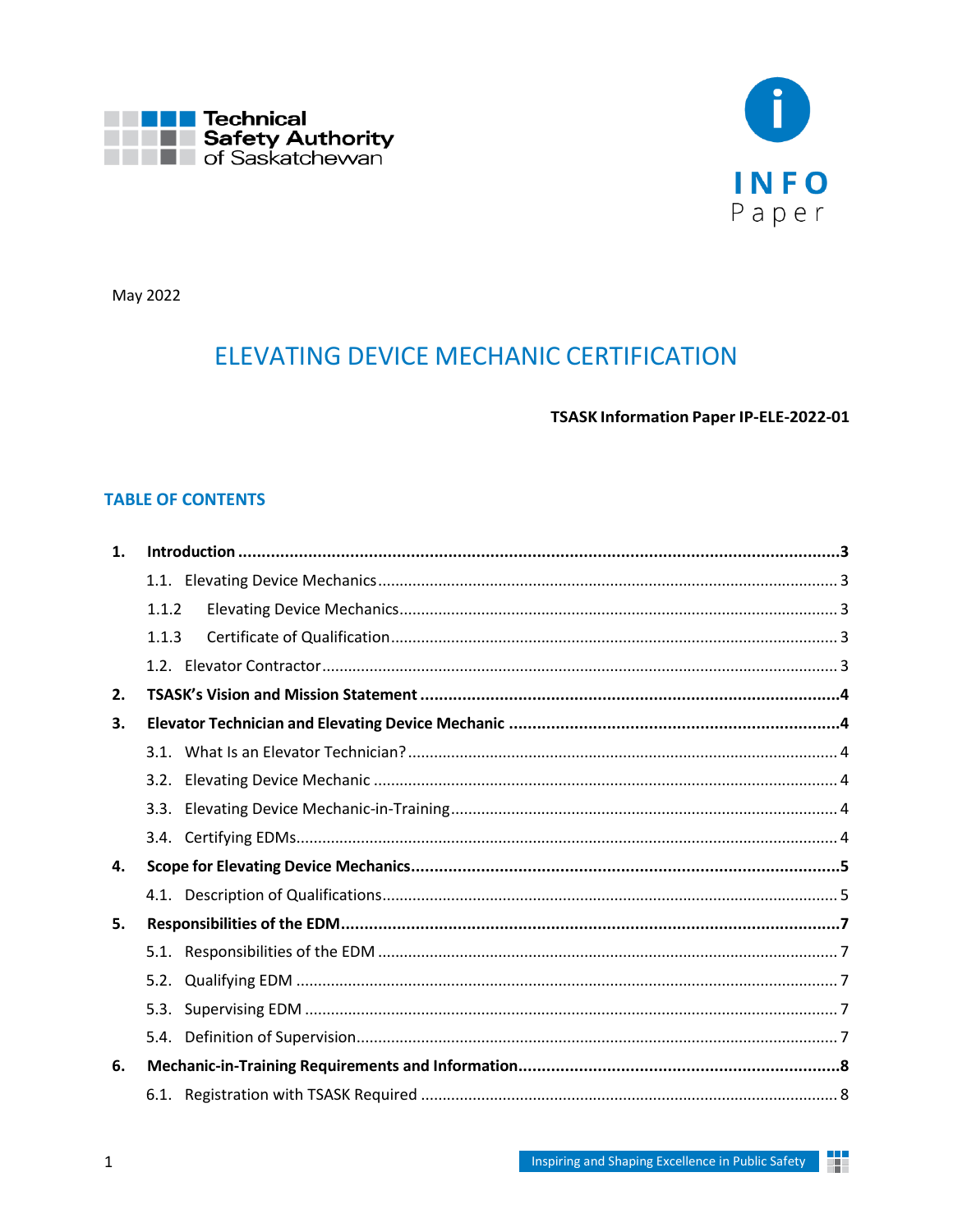|     | 6.3. |                                                                               |  |  |
|-----|------|-------------------------------------------------------------------------------|--|--|
| 7.  |      |                                                                               |  |  |
|     |      |                                                                               |  |  |
|     |      |                                                                               |  |  |
| 8.  |      |                                                                               |  |  |
|     |      |                                                                               |  |  |
|     |      |                                                                               |  |  |
| 9.  |      |                                                                               |  |  |
| 10. |      |                                                                               |  |  |
|     |      |                                                                               |  |  |
|     |      |                                                                               |  |  |
| 11. |      | Division of Responsibilities for the Certification of EDMs in Saskatchewan 13 |  |  |
|     |      |                                                                               |  |  |
|     |      |                                                                               |  |  |
|     |      |                                                                               |  |  |
|     |      |                                                                               |  |  |
|     |      |                                                                               |  |  |
|     |      |                                                                               |  |  |
|     |      |                                                                               |  |  |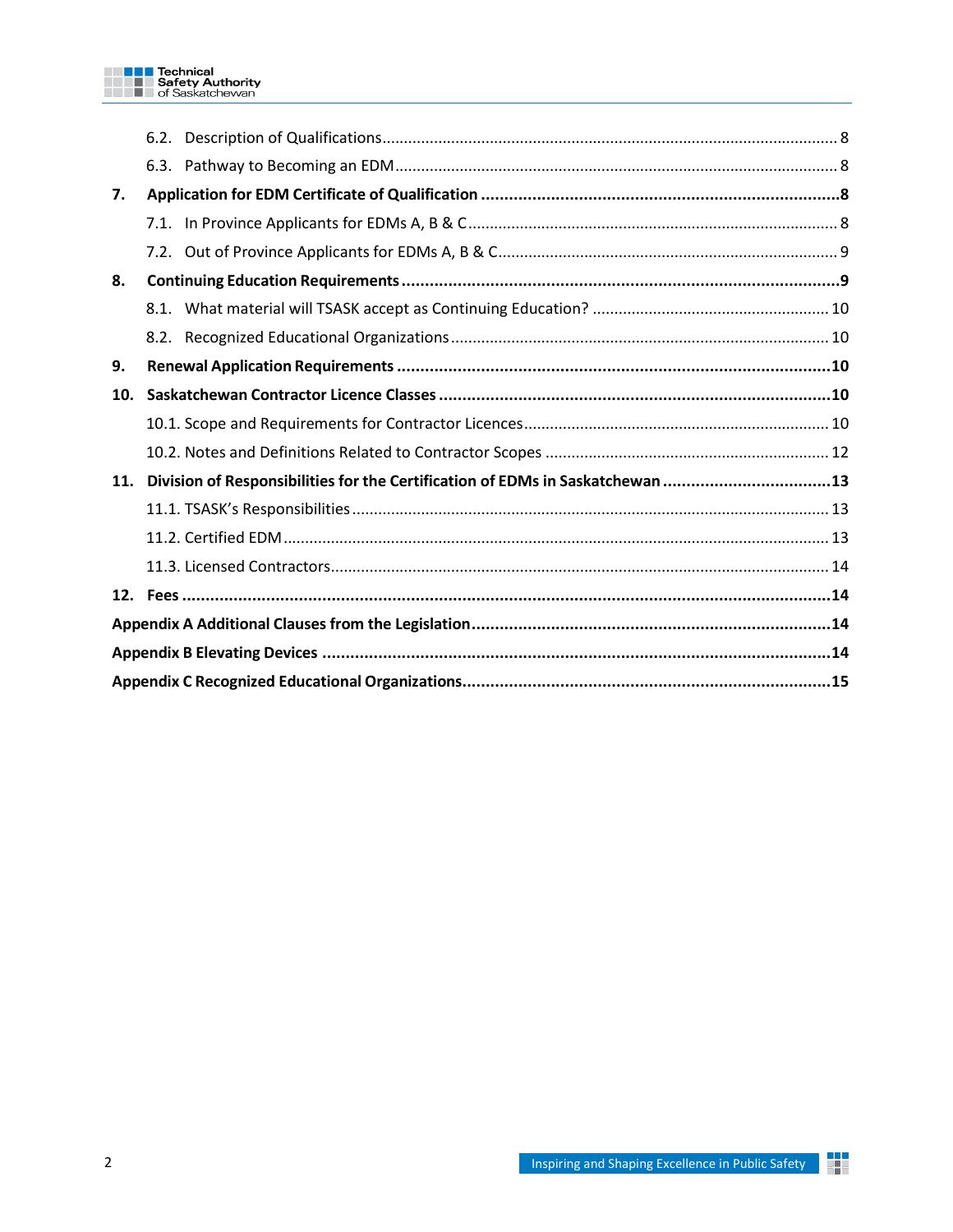

## <span id="page-2-0"></span>1. Introduction

The Technical Safety Authority of Saskatchewan (TSASK) is introducing Elevating Device Mechanic Certification & Licensing effective June 2022.

## <span id="page-2-1"></span>1.1. Elevating Device Mechanics

To support the knowledge of provincial legislation and adopted codes for all involved in the Elevator Industry, TSASK has developed a new online course regarding the Passenger and Freight Elevator Act*,* Regulations and TSASK bulletins that must be completed before applying for an Elevating Device Mechanic (EDM) Licence or to be recognized as an Elevating Device Mechanic in Training (MIT). A Certificate of Completion will be issued to all who have participated.

<span id="page-2-2"></span>To apply for an Elevating Device Mechanic licence, an EDM must submit their Certificate of Completion along with evidence of their qualification requirements for EDM. Once approved, the EDM will receive their Elevator Device Mechanic Licence and a Certificate of Qualification.

## 1.1.2 Elevating Device Mechanics

The new Certification and Elevating Device Mechanic Licence will be required to construct, install, alter, repair, test and maintain regulated Elevator Equipment in the province of Saskatchewan and must be renewed every two years.

## <span id="page-2-3"></span>1.1.3 Certificate of Qualification

Obtaining a Certificate of Qualification as an Elevating Device Mechanic from TSASK and working under a Contractor's licence of the appropriate class provides the public and those within the industry the assurance that EDMs have the knowledge and ability to conduct regulated work in the province. It is the responsibility of an EDM to construct, install, alter, repair, test and maintain all devices as per the adopted codes and standards that are enforced in Saskatchewan.

## <span id="page-2-4"></span>1.2. Elevator Contractor

Under *The Passenger and Freight Elevator [Regulations](https://publications.saskatchewan.ca/api/v1/products/88529/formats/105196/download)*, Elevator Contractors are required to obtain a licence of the appropriate class for the work they intend to do on elevating devices. The contractor shall apply to TSASK for the appropriate licence and provide evidence that the contractor or employees of the contractor have the required training and experience to perform the work entitled by the licence.

Contractors shall be required to list their qualifying EDMs, additional EDMs and MITs. The qualifying EDMs shall hold the appropriate level of certification corresponding to the class of contractor licensing. The contractor retains overall responsibility for the quality of work performed by their employees and shall ensure all EDMs are certified, licensed, and competent in the work they are performing. The contractor shall supervise EDMs and MITs where competency has not been established.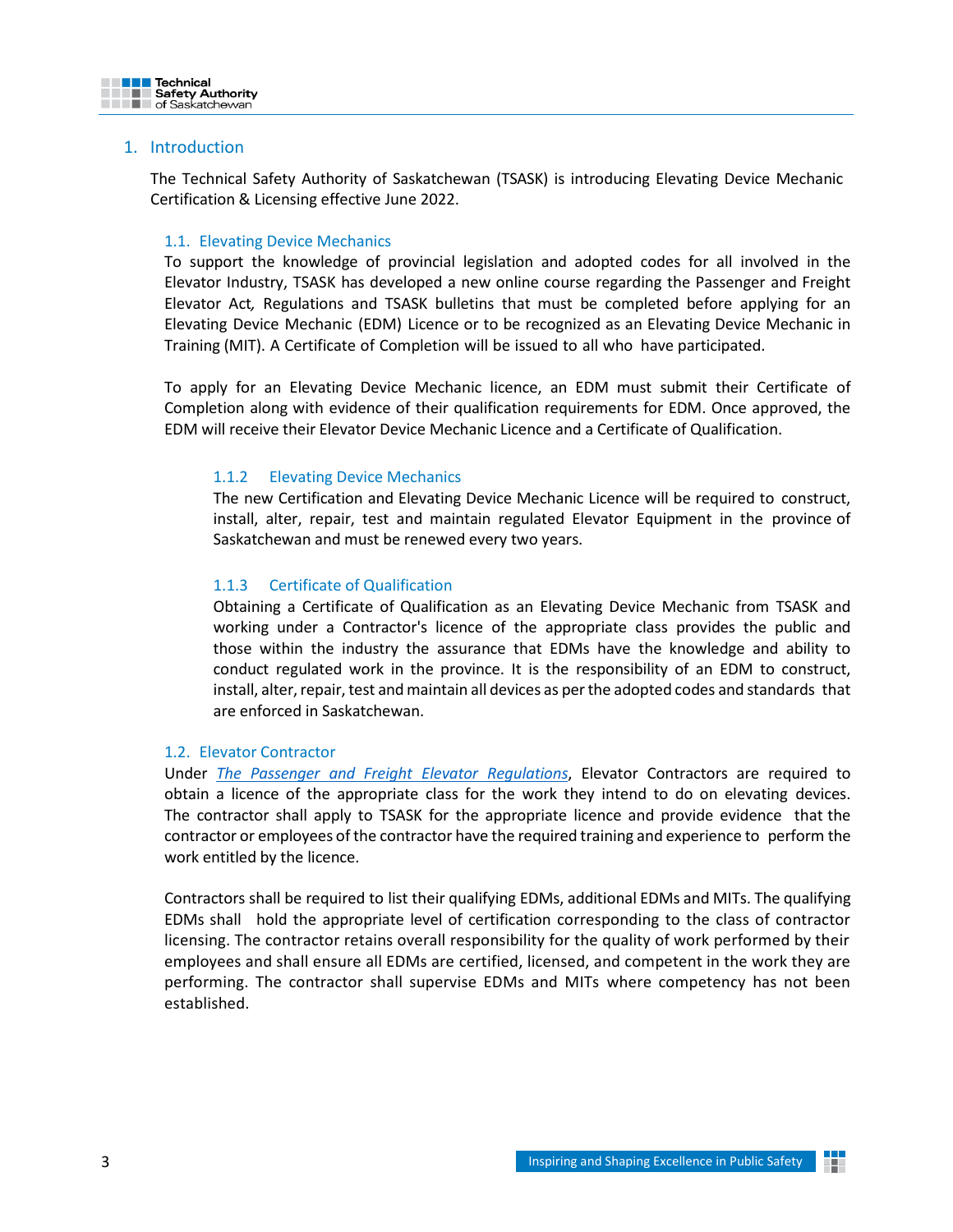

## <span id="page-3-0"></span>2. TSASK's Vision and Mission Statement

TSASK regulates the Elevating Device Mechanic certification and contractor licensing programs. The certification establishes a standard of qualification, experience and conduct for each certified EDM and shall be renewed every two years with evidence of continuing education.

After the certification program has been implemented, the fundamental values of TSASK's Vision and Mission Statement shall have informed the program's core values. The public may then be confident in knowing that trained, professional EDMs are keeping them safe.

## <span id="page-3-2"></span><span id="page-3-1"></span>3. Elevator Technician and Elevating Device Mechanic

#### 3.1. What Is an Elevator Technician?

An elevator technician is a technical specialist who constructs, installs, alters, repairs, tests, and maintains all defined types of elevating devices.

The technician is primarily responsible for elevators, moving walkways, escalators, and Lifts for Barrier-Free Access.

#### <span id="page-3-3"></span>3.2. Elevating Device Mechanic

An Elevating device mechanic (EDM) is a certified elevator technician responsible for constructing, installing, altering, repairing, testing, and maintaining all regulated elevating devices per the legislation and the relevant codes and standards adopted in Saskatchewan.

TSASK administers the EDM certification and licensing. The certification and licensing establish a standard of qualification and experience for certified EDMs. Every two years, the EDM shall submit proof of continuing education to maintain their licence. Only licensed EDMs and supervised employees shall be allowed to work for contractors within Saskatchewan.

#### <span id="page-3-4"></span>3.3. Elevating Device Mechanic-in-Training

An elevating device Mechanic-in-Training (MIT) is an elevating device mechanic's apprentice. They shall always work under the supervision of an EDM while gaining experience and competence towards becoming a certified EDM themselves.

#### <span id="page-3-5"></span>3.4. Certifying EDMs

This document reflects updated standards based on the Saskatchewan elevating industry and subject matter experts and provides guidance to applicants about the process of applying for their certificates.

The program establishes that, in the province of Saskatchewan, to perform regulated work under a Contractor's Licence for Class A, B & C devices regulated by TSASK, an elevator technician must be licensed and certified as an EDM.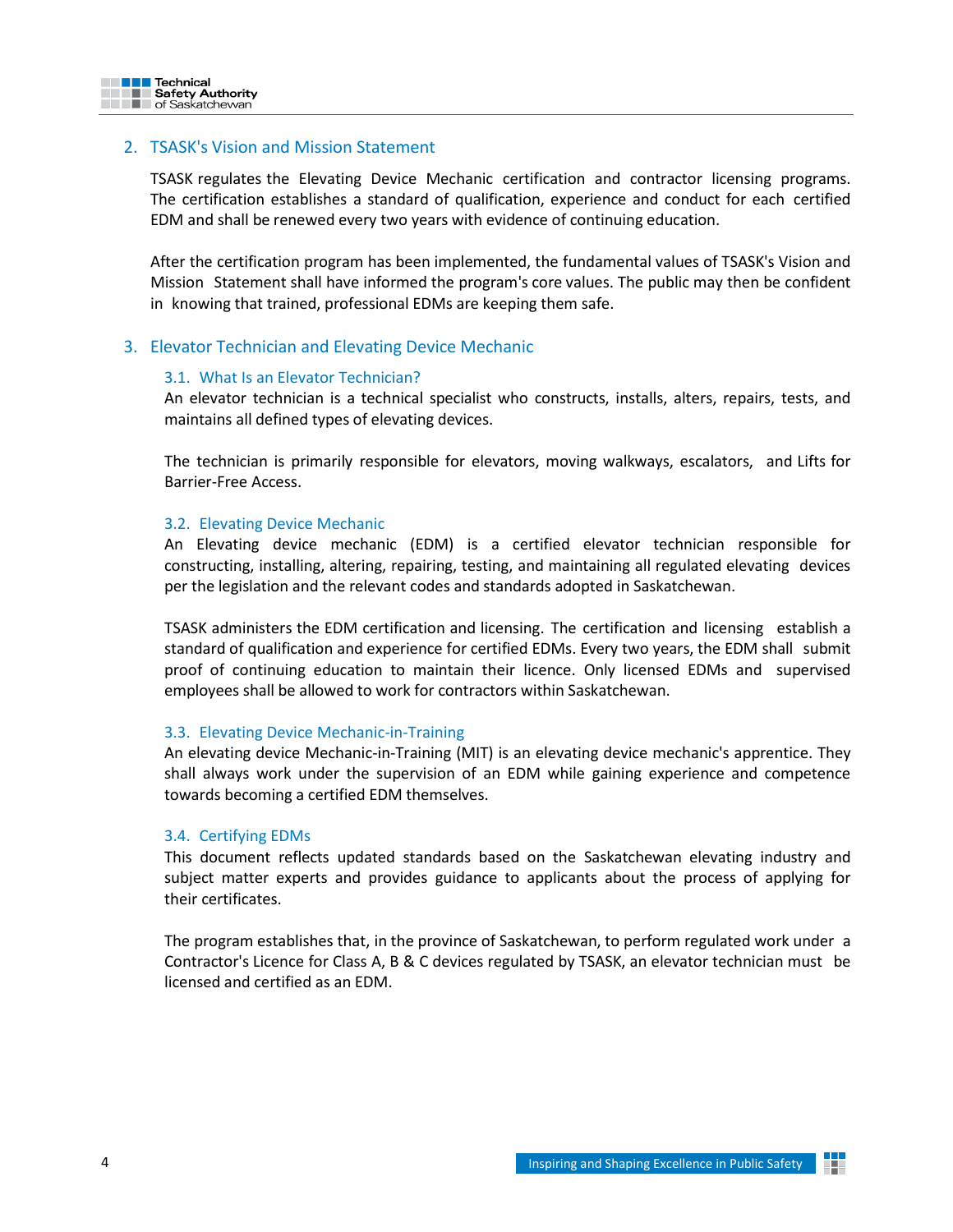

# <span id="page-4-0"></span>4. Scope for Elevating Device Mechanics

#### **Implementation**

Beginning June 2022, TSASK will begin issuing Certificates of Qualification to elevator technicians who meet the qualifications outlined.

For all Class A, B & C Contractor licences, the certified EDM must have a Certificate of Qualification that is of the same class or higher as the Contractor's Licence.

To obtain a Certificate of Qualification, the applicant must meet the following requirements:

- Have or complete one of the **options** listed in *Qualification Requirements for EDMs* A, B & C; plus
- Completion of supplementary education in The Passenger and Freight Elevator Act, Regulations, applicable codes and TSASK bulletins and
- Attend and complete a minimum of 24 hours of safety training conducted by a recognized safety Training Provider acceptable to the Chief Inspector.

## <span id="page-4-1"></span>**Qualification Requirements for EDMs A, B & C – Saskatchewan**

#### 4.1. Description of Qualifications

## **EDM A**

A person who holds an EDM-A certificate and licence, without supervision, construct, install, alter, repair, service, maintain or test any class of elevating device.

A holder of an EDM-A licence who does not have experience in a class of elevating device shall not perform any work associated with an elevating device without supervision by the holder of an EDM-A certificate who has experience in the class of device.

All require the Supplemental Education in The Passenger and Freight Elevator Act, Regulations, applicable codes and TSASK bulletins, and Safety Training Courses with a minimum of 24 hours of safety training.

- 8,000 hours or more of hands-on experience
- An accepted educational program including:
	- o Canadian Elevator Industry Education Program (CEIEP).
	- o Canadian Elevator Technician (CET) Education Program.
	- o Another equivalent Elevating Device educational program acceptable to the Chief Inspector.
- Applicants must apply to TSASK for review and approval of their education.
	- Identifying the specific types of Elevating Devices and the nature of work performed (i.e. elevators/escalators, working in maintenance/construction, and in what capacity).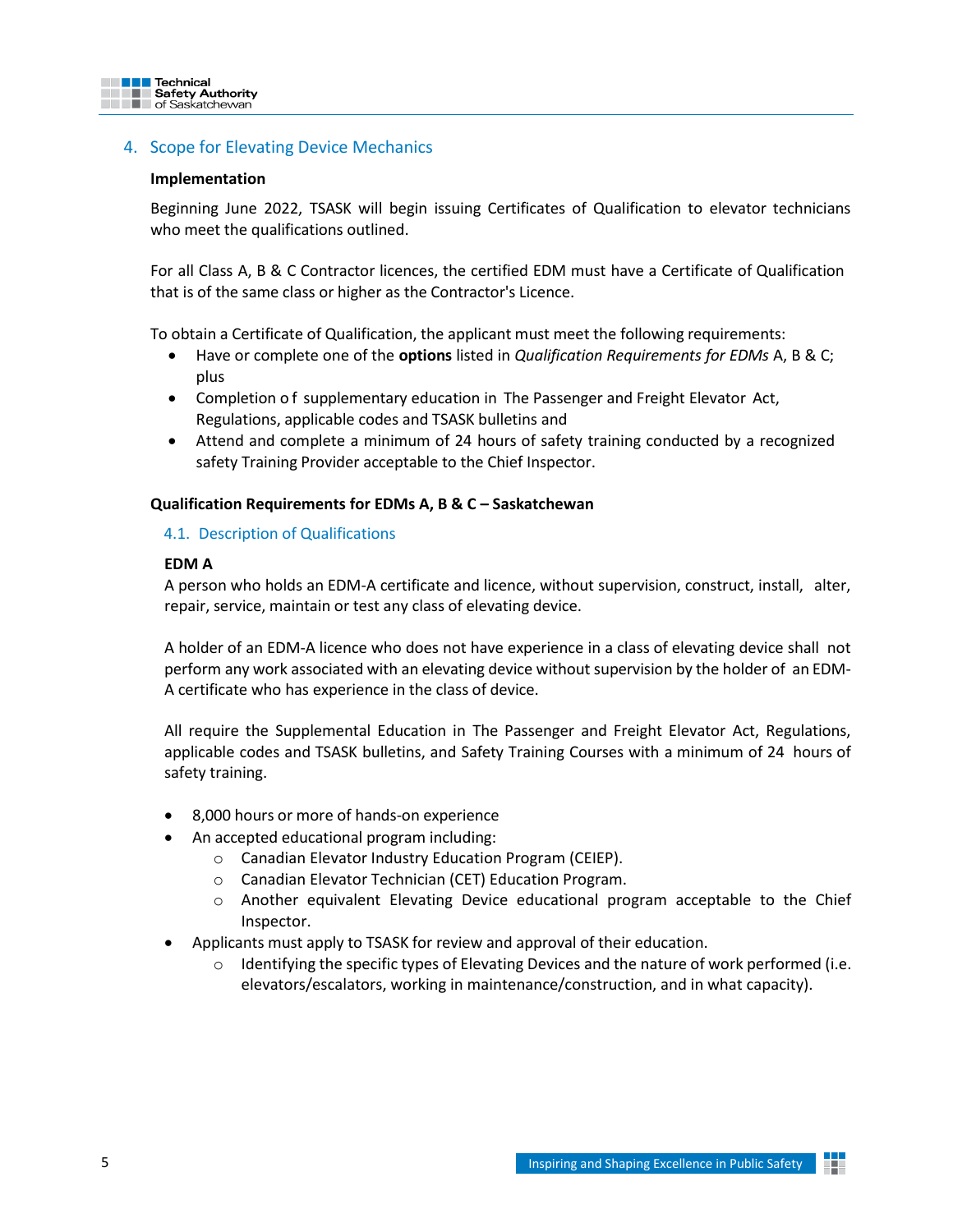

## **EDM B**

A person who holds an EDM-B certificate and licence may, without supervision, construct, install, alter, repair, service, maintain or test the following elevating devices:

- Construction hoists and the equipment and accessories essential to their operation.
- Manlifts and the equipment and accessories essential to their operation if the manlifts are permanent and use rack and pinion drives.

A holder of an EDM-B licence who does not have experience in a class of elevating device shall not perform any work associated with an elevating device without supervision by the holder of an EDM-B certificate who has experience in the class of device.

All require the Supplemental Education in The Passenger and Freight Elevator Act, Regulations, applicable codes and TSASK bulletins, and Safety Training Courses with a minimum of 24 hours of safety training.

- 4,000 hours or more of hands-on experience
- An accepted educational program including:
	- o Canadian Elevator Industry Education Program (CEIEP).
	- o Certified Elevator Technician (CET) Education Program.
	- o Another equivalent Elevating Device educational program acceptable to the Chief Inspector.
- Applicants must apply to TSASK for review and approval of their education.

## **EDM C**

A person who holds an EDM-C may, without supervision, construct, install, rebuild, alter, repair, service, or test Lifts for Barrier-Free Access.

A holder of an EDM-C certificate who does not have experience in a class of elevating device shall not perform the functions without supervision by the holder of an EDM-C certificate who has experience in the class of device.

All require the Supplemental Education in The Passenger and Freight Elevator Act, Regulations, applicable codes and TSASK bulletins, and Safety Training Courses with a minimum of 24 hours of safety training.

- 6,000 hours or more of hands-on experience
- An accepted educational program including:
	- o Canadian Elevator Industry Education Program (CEIEP).
	- o Certified Accessibility Technician (CAT) Education Program.
	- o Another equivalent Elevating Device educational program acceptable to the Chief Inspector.
- Applicants must apply to TSASK for review and approval of their education.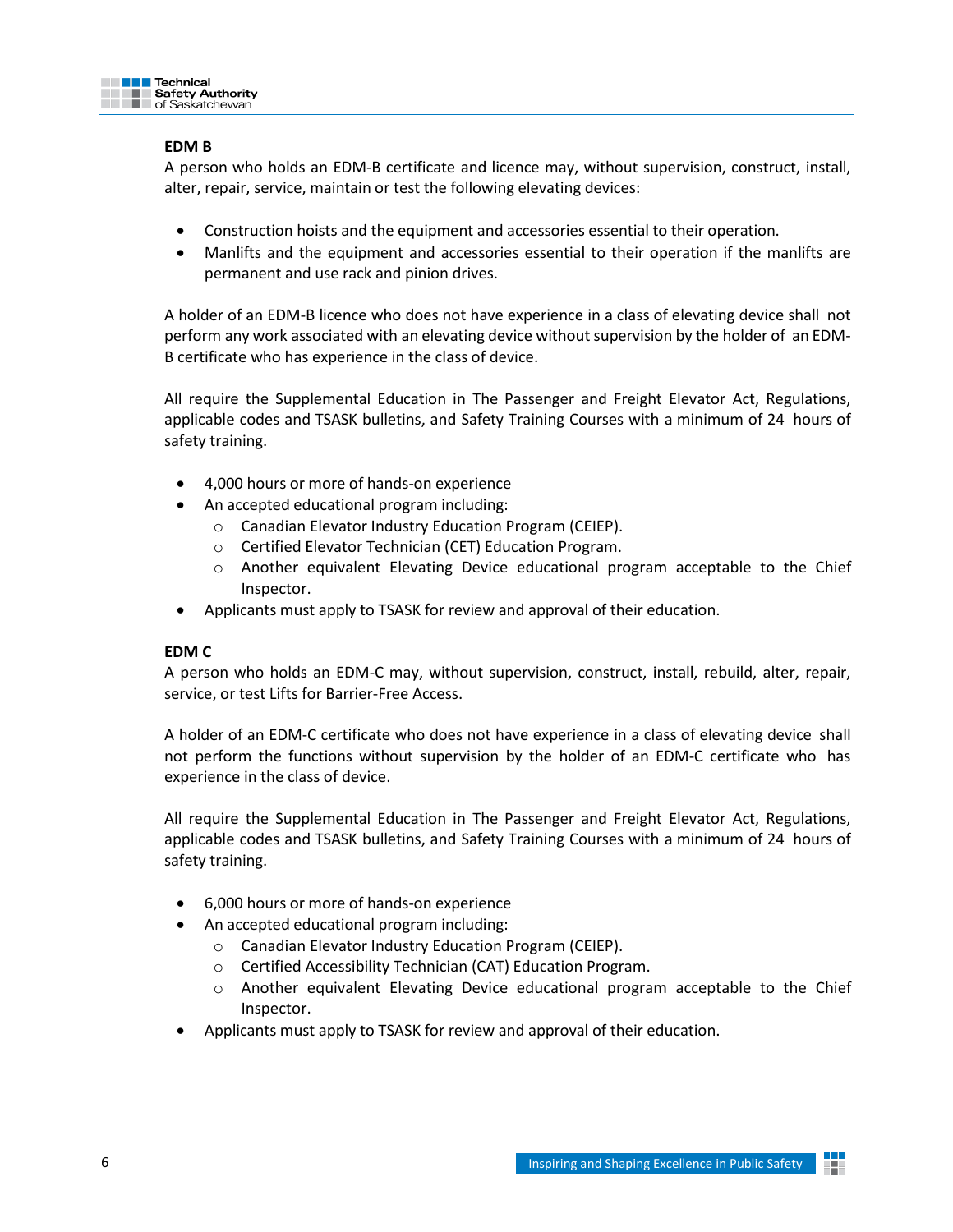

## <span id="page-6-1"></span><span id="page-6-0"></span>5. Responsibilities of the EDM

#### 5.1. Responsibilities of the EDM

A licensed EDM is responsible for carrying out work on elevating devices safely and in accordance with the Act, the regulations, codes, and contractor or designer instructions. They shall only perform work they are competent to perform based on past experience or training or shall be under the supervision of another licensed EDM in a training capacity when exposed to new equipment or components. An EDM is responsible for the quality of their own work.

A licensed EDM must meet any additional requirements established by the Chief Inspector or a licence regarding elevating devices' safe operation.

#### **An EDM may additionally have the role of a "qualifying" or "supervising" EDM.**

#### <span id="page-6-2"></span>5.2. Qualifying EDM

A "qualifying" EDM is a licensed EDM associated with a Contractor's Licence. The qualifying EDM is responsible for understanding the Act, regulations, codes and TSASK bulletins and having knowledge of and providing acceptance of the contractor's overall quality and management or supervision system. While an EDM remains responsible for the quality of their own work, the qualifying EDM has a general responsibility of the quality and safety of a contractor's work based on the corporate supervision, management, and quality practices of the company. A qualifying EDM may additionally be a "supervising" EDM.

#### <span id="page-6-3"></span>5.3. Supervising EDM

A "supervising" EDM is a licensed EDM responsible for supervising workers reporting to them that, may include an MIT or another tradesperson. The supervising EDM is responsible for the overall work that they perform or that is performed by workers under their supervision. The supervising EDM shall be available to assist and develop the competency of persons under their supervision.

#### <span id="page-6-4"></span>5.4. Definition of Supervision

To provide "supervision" is to oversee, instruct and monitor persons who assist with or perform work on elevating devices to ensure those persons carry out their activities or fulfill their responsibilities safely and in accordance with the Act, regulations, codes, and contractor or designer instructions. Supervision may include direct or indirect supervision, dependent on the task and level of competence for those activities of the supervised workers. However, the supervising EDM maintains a shared responsibility for the overall work of those being supervised.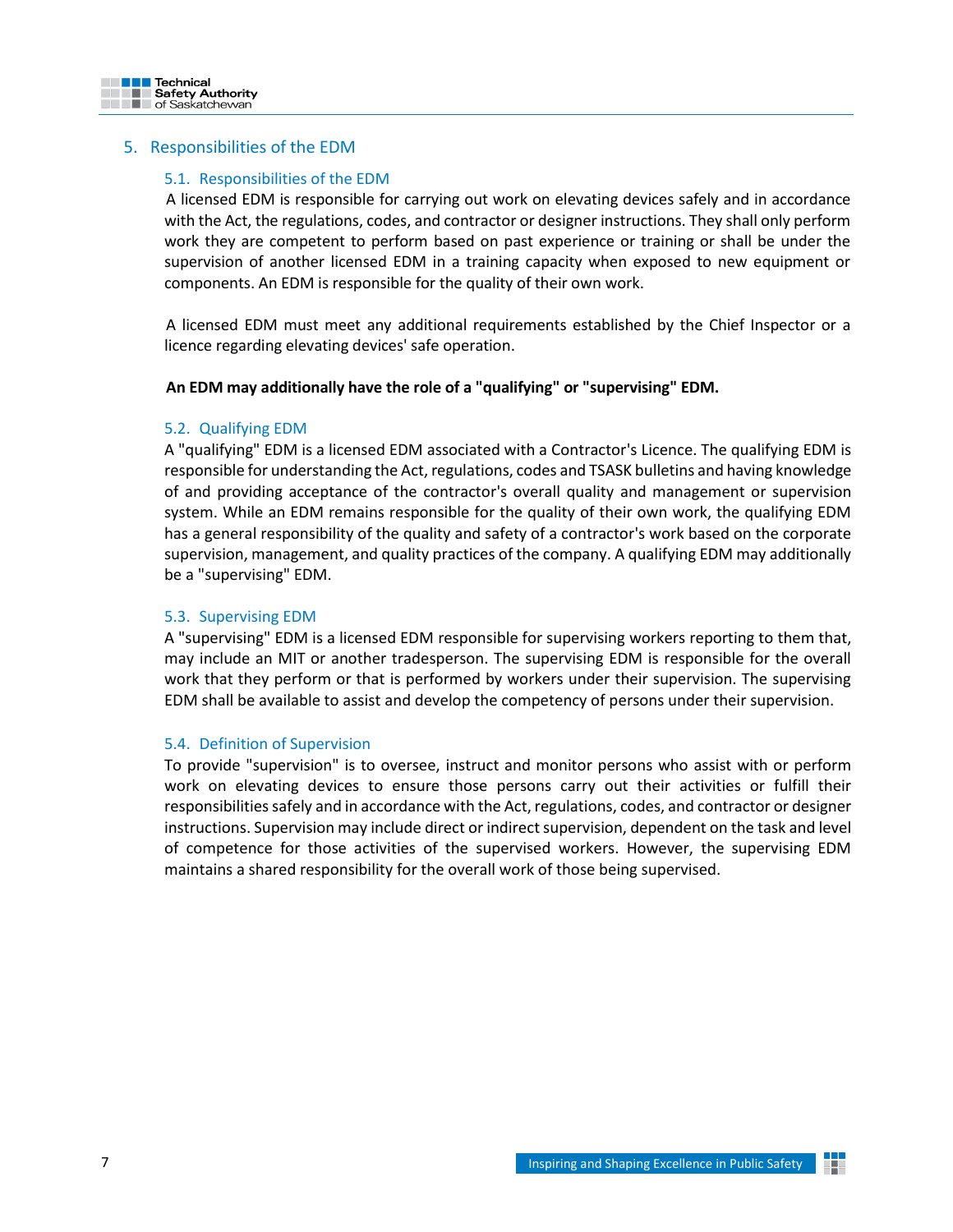

# <span id="page-7-1"></span><span id="page-7-0"></span>6. Mechanic-in-Training Requirements and Information

## 6.1. Registration with TSASK Required

All MITs shall be registered with TSASK (no fee) in order for their experience time to be recognized towards becoming a certified and licensed EDM. They shall always work under the supervision of an EDM. Contractors shall provide a listing of all MITs to TSASK.

An MIT can sign off work within equipment log books and indicate completion of an order to correct issued by TSASK for work they performed.

## <span id="page-7-2"></span>6.2. Description of Qualifications

A person who is registered as an MIT may, with supervision, construct, install, alter, repair, service, maintain or test any class of elevating device that the supervising EDM is licensed and has experience in the class of device being worked on.

All require the Supplemental Education in The Passenger and Freight Elevator Act, Regulations, applicable codes and TSASK bulletins, and Safety Training Courses with a minimum of 24 hours of safety training.

## <span id="page-7-3"></span>6.3. Pathway to Becoming an EDM

A person who is registered as an MIT must gain their qualifying experience to become an EDM within the following timeframes:

- Seven (7) years to complete the necessary 8,000 hours towards an EDM-A certification.
- Five (5) years to complete the necessary 4,000 hours towards an EDM-B certification.
- Six (6) years to complete the necessary 6,000 hours towards an EDM-C certification.

## <span id="page-7-5"></span><span id="page-7-4"></span>7. Application for EDM Certificate of Qualification

#### 7.1. In Province Applicants for EDMs A, B & C

Applicants who wish to have their qualifications recognized in Saskatchewan must complete a training program and:

- Have completed supplementary education in The Passenger and Freight Elevator Act, Regulations, applicable codes and TSASK bulletins.
- Attend and complete Safety Training Courses conducted by a recognized Elevating Device Safety Training Provider acceptable to the Chief Inspector.

All documentation submitted for assessment must be translated to English by a certified translator, and the original documents must also be submitted.

To ensure all mandatory documents are submitted, a detailed list has been provided. All documents listed must be submitted for the application to be considered.

At a minimum, the following documentation must be submitted to TSASK:

• Detailed documentation providing proof of work experience, 8,000 hours or more of hands-on experience.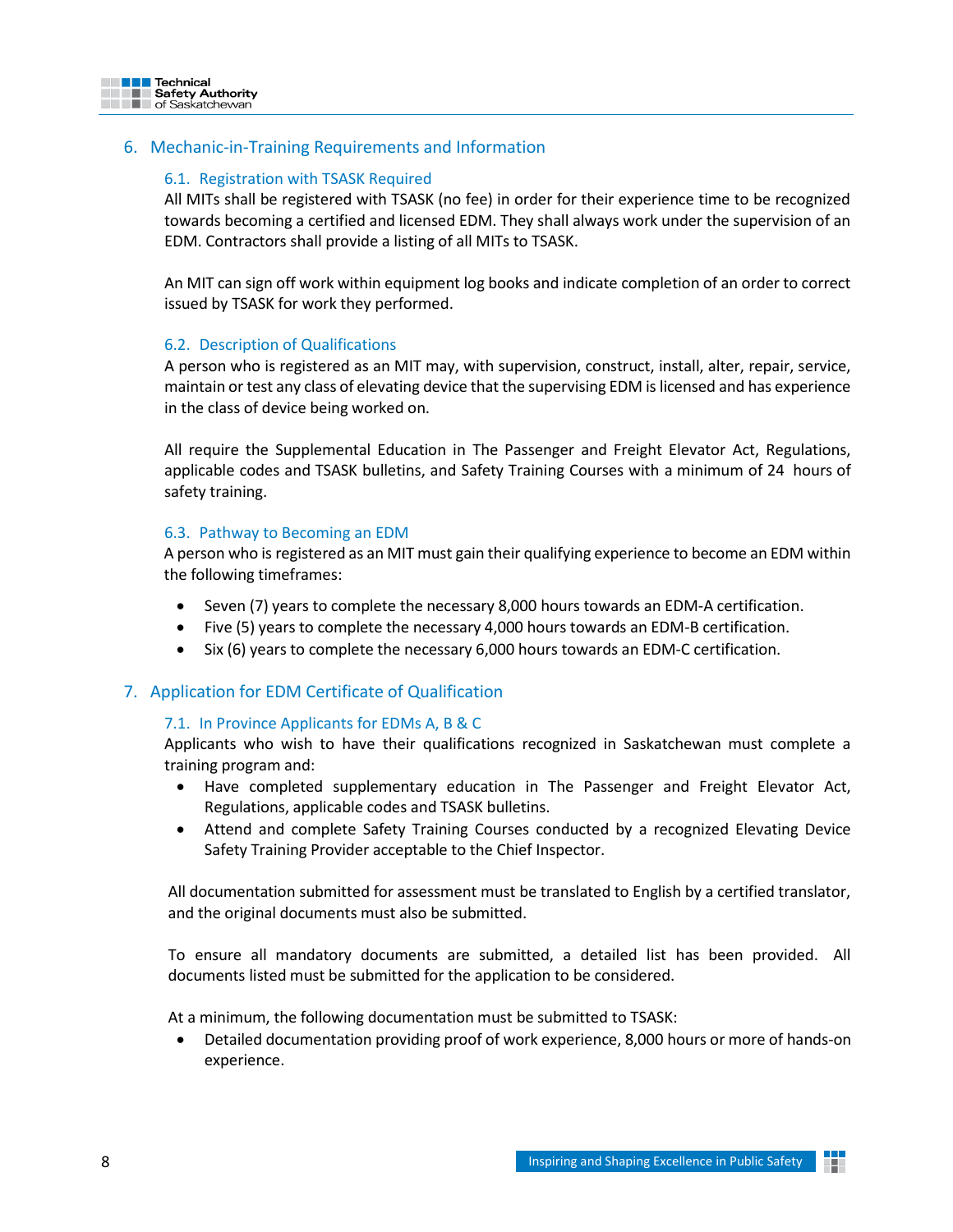

- o This may include letters from current and/or previous employers on company letterhead signed by an authorized person of the company verifying the nature of the work experience. If verification of work experience cannot be obtained from the previous employer(s) or the applicant is the owner/contractor, TSASK may accept a Notarized Statutory Declaration (by a Notary Public or Commissioner for Taking Oaths) detailing the work experience of the applicant. The original declaration must be submitted and shall include the information outlined in this section.
- o Details must include but are not limited to specific periods where experience has been gained and identifying the specific types of Elevating Devices and the nature of work performed (i.e. elevators/escalators, working in maintenance/construction, and in what capacity).
- Proof that the applicant has attended the full safety training courses related to the elevating device industry or has attended and completed Safety Training Courses conducted by a recognized Elevating Device Safety Training Provider.
- A list of detailed training programs/courses completed that relate to the applied for class of certification classification (EDM-A, B & C).
- Applicants must submit detailed course outlines as they relate to the completed training programs/courses.
- Transcripts are mandatory.
- Copies of Out of Province certifications as appropriate.

# <span id="page-8-0"></span>7.2. Out of Province Applicants for EDMs A, B & C

If you have qualifications and experience as an Elevating Device Mechanic from outside Saskatchewan, you will require a certificate of qualification in order to work as an Elevating Device Mechanic in this province.

If you are already certified in an eligible Canadian province, you will need to:

- Apply for an out of province evaluation by filling out a form for the certification class you're interested in; since you have obtained certification in another jurisdiction, you do not need to provide hours of work experience or proof of education.
- All documentation submitted for assessment must be translated to English by a certified translator, and to assist in ensuring all mandatory documents are submitted, a detailed list has been provided.
- All documents listed must be submitted for the application to be considered.

Out of province applicants who wish to have their qualifications recognized in Saskatchewan shall:

- Have completed a training program(s) in their home jurisdiction; and
- Have completed supplementary education in The Passenger and Freight Elevator Act, Regulations, applicable codes and TSASK bulletins.
- Copies of Out of Province certifications as appropriate.

# <span id="page-8-1"></span>8. Continuing Education Requirements

Continuing education requirements must be met every two years. Every EDM shall acquire 1.5 days (12 hours) of approved continuing education over the two-year period to renew their certificate of qualification.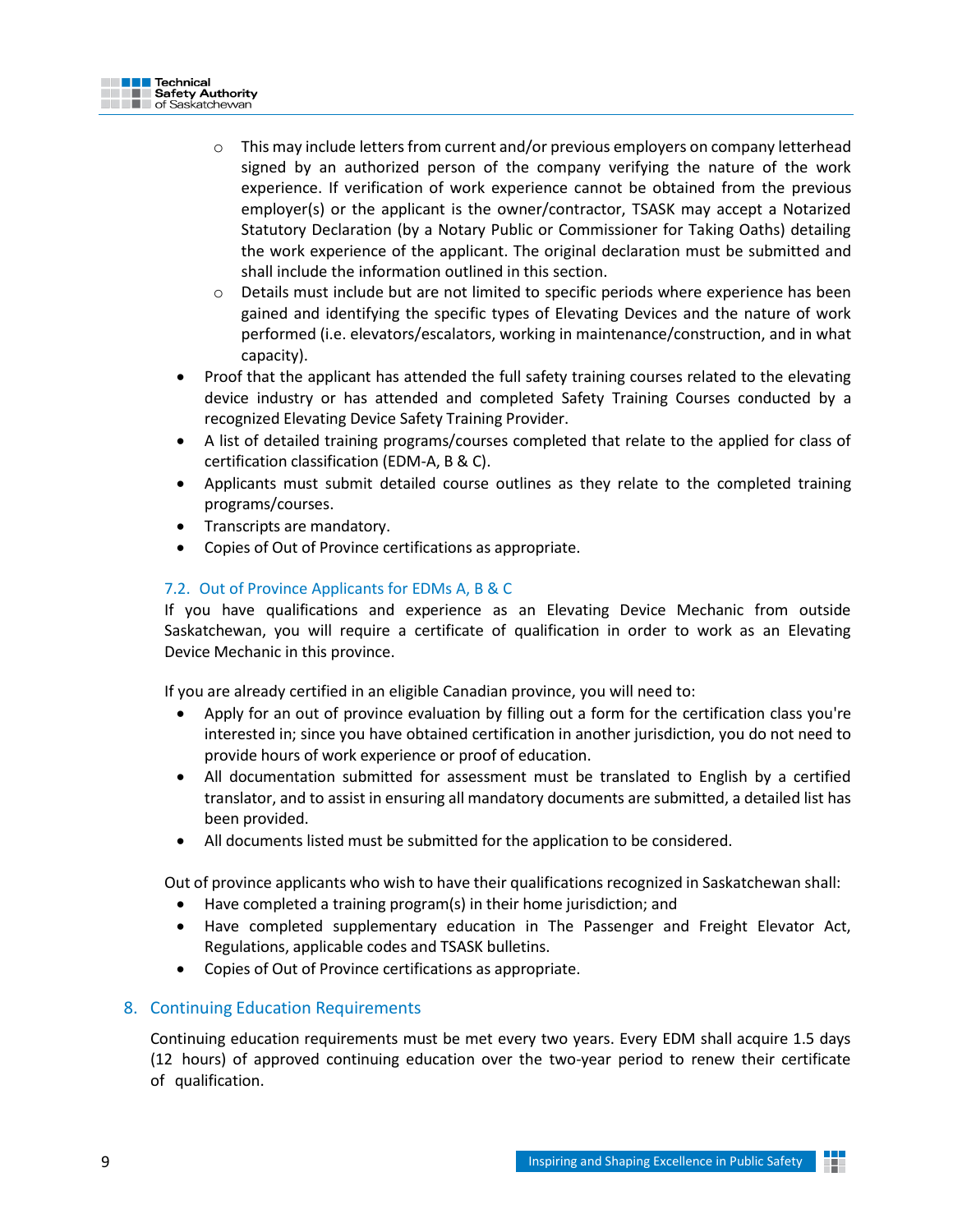

Continuing education is a mandatory requirement to maintain your certification. It is put in place to ensure that all elevator mechanics stay current with the latest technology, safety practices, and regulations relating to their work.

#### <span id="page-9-0"></span>8.1. What material will TSASK accept as Continuing Education?

All classes of Elevating Device Mechanics (EDMs A, B & C) must complete the continuing education requirements described as a condition of the renewal of their certificate.

Forthe continuing education requirements, 1.5 days(12 hours) must be completed. The 1.5 days (12 hours) should be equally divided between Part 1 and Part 2 topics which include:

- Part 1:
	- o Safe work practices and related topics that may include product-specific safety applications or procedures.
	- o The Act, Regulations, applicable codes, TSASK bulletins, related topics; and
- Part 2:
	- $\circ$  Technical training related to the elevator industry may include cross discipline training involving curriculum that may impact the elevator trade.

Continuing education shall only be accepted if the training was delivered by persons or organizations recognized as a training provider for Saskatchewan.

#### <span id="page-9-1"></span>8.2. Recognized Educational Organizations

In Appendix C, links have been provided for the organizations listed as options.

#### <span id="page-9-2"></span>9. Renewal Application Requirements

An application for renewal must include proof that the applicant has completed the continuing education requirements outlined in section 8. Proof of completion of continuing education must be submitted to TSASK.

Proof of completion must be submitted in the format set out by TSASK and must be issued by a recognized training provider. Only certificates from recognized training providers will be accepted as proof of completion of the continuing education requirements. Training received from nonrecognized training providers will not be accepted.

## <span id="page-9-4"></span><span id="page-9-3"></span>10. Saskatchewan Contractor Licence Classes

#### 10.1.Scope and Requirements for Contractor Licences

The contractor licences have been established in The Passenger and Freight Elevator Act & Regulations. The Certificate of Qualification for the classes of licences will match the EDM if applicable.

#### **Class A**

Authorizes the holder to construct, rebuild, alter, repair, service or conduct periodic inspections and tests on all elevators or parts of elevators:

• For all Class A contractor licences, the certified EDM must have a Certificate of Qualification that is of the same class or higher as the contractor's licence.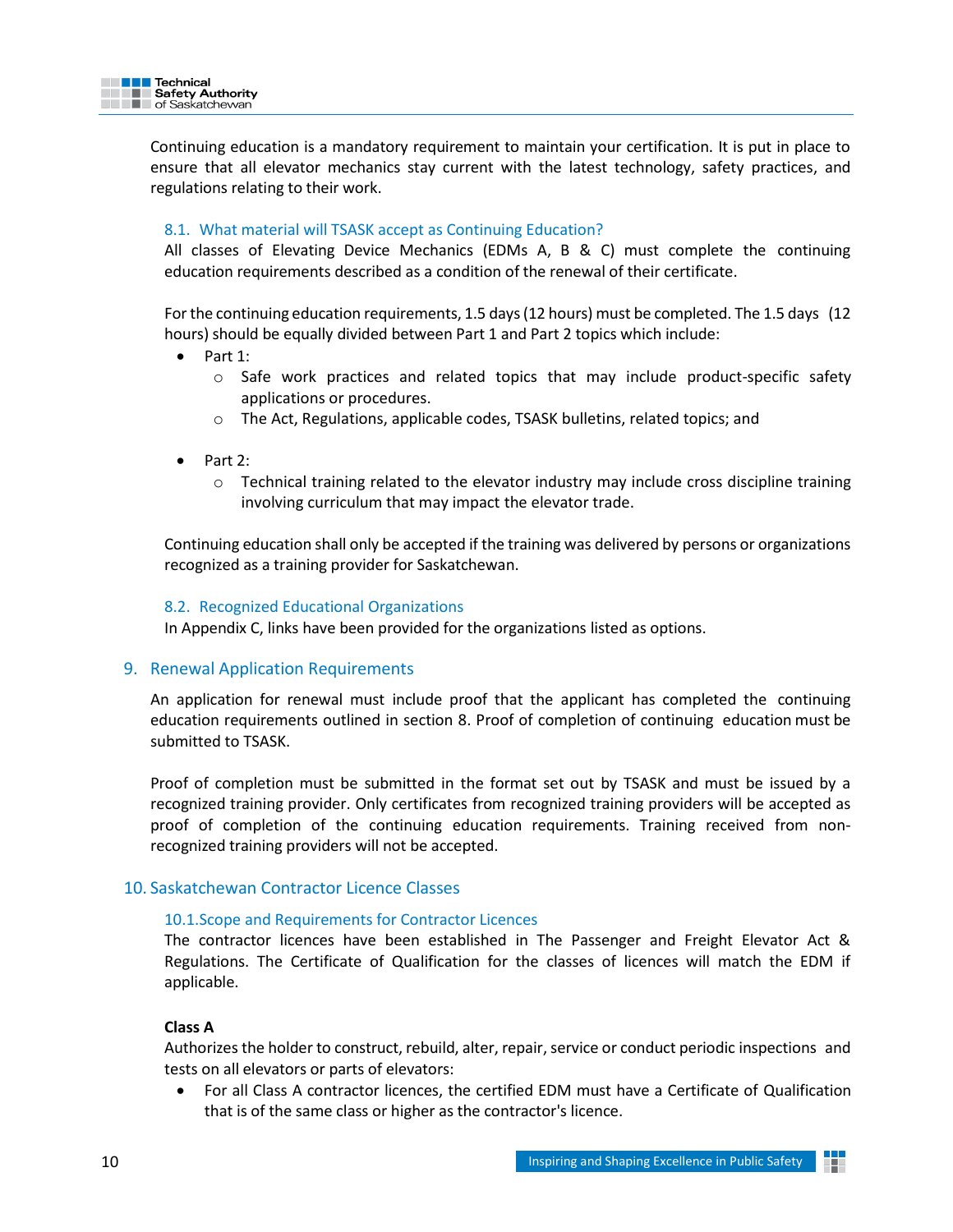

- Restrictions as per scope on licence.
- All Contractor Licence applicants require the Supplemental Education in The Passenger and Freight Elevator Act & Regulations, applicable codes and TSASK bulletins, as well as Safety Training Courses with a minimum of 24 hours of safety training.

## **Class B**

Authorizes the holder to alter, repair, maintain, service, inspect, examine, and test all categories of elevating devices that are designated on the Contractors' Licence:

- For all Class B Contractor Licences, the certified EDM must have a Certificate of Qualification that is of the same class or higher as the Contractor's Licence.
- Designated elevating devices only.
- May not construct or install.
- Restrictions as per scope on licence.
- All Contractor Licence applicants require the Supplemental Education in The Passenger and Freight Elevator Act, Regulations, applicable codes and TSASK bulletins, and Safety Training Courses with a minimum of 24 hours of safety training.

#### **Class B Owner**

Authorizes the holder to conduct general elevator maintenance, service, and minor or emergency repairs of an elevator:

- Must own the elevating device.
- Minor or emergency repairs ONLY specific to the site.
- All Contractor Licence applicants require the Supplemental Education in The Passenger and Freight Elevator Act, Regulations, applicable codes and TSASK bulletins, and Safety Training Courses with a minimum of 24 hours of safety training.

Before completing the licence application, please ensure the following information has been provided to TSASK to verify the qualifications necessary to obtain a Class B Owner licence:

- The name of the Licensed Professional Engineer in charge of the engineering facilities, together with an original sample of his/her stamp and office phone number.
- The name of all employees authorized to work on the elevator(s).
- Documentation of their training and experience is required; Electrician/Millwright.
- Identify the elevator(s) to be worked on using the licence number assigned to that elevator.
- Completed an elevator safety training program.
- Supplemental Education in The Passenger and Freight Elevator Act & Regulations, applicable codes and TSASK bulletins, and Safety Training Courses with a minimum of 24-hour safety training.

#### **Class C**

Authorizes the holder to construct, install, rebuild, alter, repair, service, or test Lifts for Barrier-Free access:

- For Class C Contractors Licences, the certified EDM must have a Certificate of Qualification that is of the same class or higher as the Contractor's Licence.
- Lifts for Barrier-Free Access.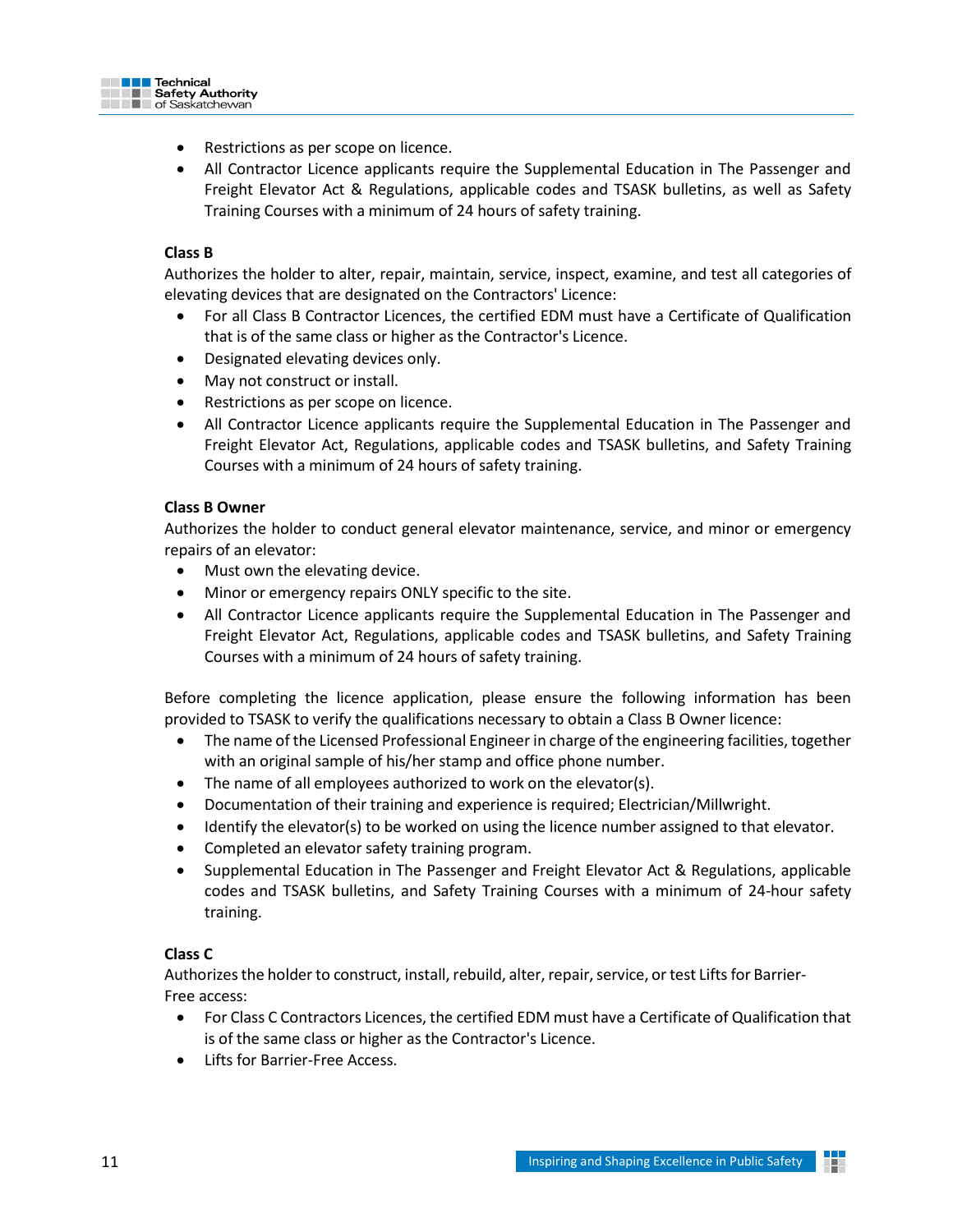

• Supplemental Education in The Passenger and Freight Elevator Act, Regulations, applicable codes and TSASK bulletins, and Safety Training Courses with a minimum of 24 hours of safety training.

# **Class D**

Authorizes the holder to provide elevator safety training programs and instruction to elevator emergency personnel, including those persons licensed as a Class B - Owner; or authorizes the holder to access the elevator equipment areas such as the hoistway, top of car, pit areas, machine rooms and control rooms for the purpose of conducting a survey, audit, or developing elevator specifications on behalf of the elevator owner.

Before completing the licence application, please ensure the following information has been provided to TSASK to verify the qualifications necessary to obtain a Class D licence:

- Number of years the company has previously been engaged in the field as an elevator consultant firm in other jurisdictions.
- Number of years in which the company has provided elevator consulting services for installations in Saskatchewan.
- List of employees, training and experience relating to the elevator industry safe work practices and procedures for accessing all elevator areas for the purpose of inspection and survey.
- Supplemental Education in The Passenger and Freight Elevator Act, Regulations, applicable codes and TSASK bulletins, and Safety Training Courses with a minimum of 24 hours of safety training.

## **Class E**

Authorizes the holder, without supervision, to renovate the interior of an elevating device cab and, in so doing, may carry out electrical work with respect to lighting in the cab but shall not do anything with respect to control circuitry or carry out any other type of electrical work.

Before completing the licence application, please ensure the following information has been provided to TSASK to verify the qualifications necessary to obtain a Class E licence:

- Number of years the company has previously been engaged in providing interior elevator car alterations in other jurisdictions.
- List of employees, training, and experience.
- All scope of work and documentation of materials to be submitted for approval prior to installation.
- All scope of work shall be limited to a maximum of 5% increase in the deadweight and rated load of the car as originally installed.
- Supplemental Education in The Passenger and Freight Elevator Act, Regulations, applicable codes and TSASK bulletins, and Safety Training Courses with a minimum of 24-hour safety training.

## <span id="page-11-0"></span>10.2.Notes and Definitions Related to Contractor Scopes

## **Definitions for Maintenance and Repairs**

"General maintenance" includes cleaning and visually inspecting elevating device components within or including cars, shafts, and the machine room. Additionally, general maintenance includes monitoring oil levels and performing general "oil and grease" activities. The Class B Owner Contractor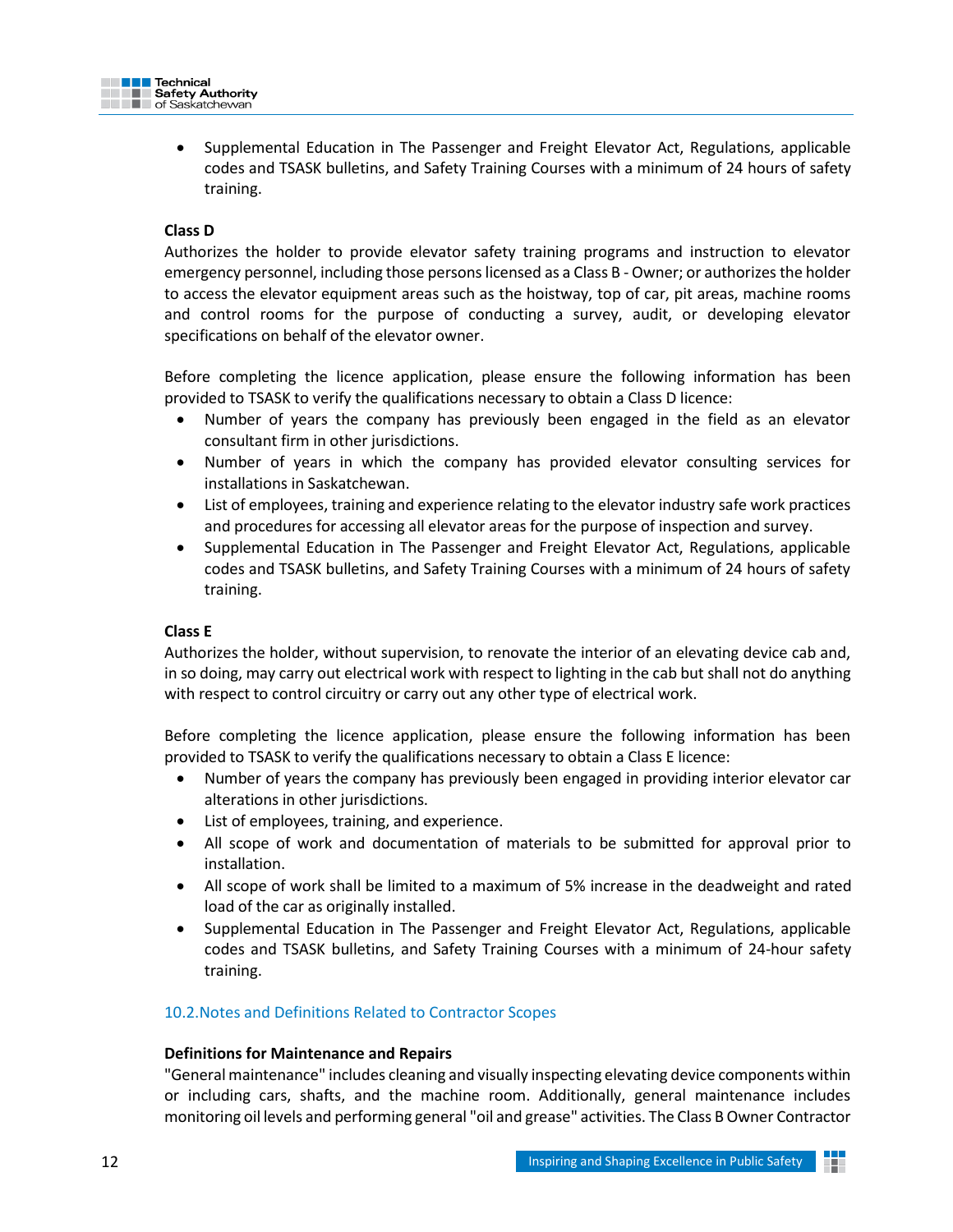

shall inform a Class A Contractor of any out-of-ordinary faults or conditions found through inspection.

A repair is the action of fixing the elevating device back to its original design performance. A "minor repair" includes the repair or replacement in-kind of electrical, mechanical, or structural components. A repair to the elevating device structure, such as the hoistway, must follow a professional engineer's instructions but may alter from the original design if it repairs the elevating device to the original design performance.

An "emergency repair" includes the repair or replacement in-kind of components that require testing to verify their operational performance, provided there is an exceptional case requiring the immediate repair and that a Class A Contractor is notified to follow up with testing and adjusting as required.

#### **Exclusions from the Definition of Maintenance or Repair**

Testing and adjusting are not a repair or maintenance activity. Therefore, the replacement in-kind of a component that requires testing to verify its operational performance to the code or original design performance are excluded. This may include a limit switch replacement in-kind set to the same parameter of the original limit switch where an operational test of the elevator is required.

## **Special Note Regarding Elevator Cars**

Class B Owner Contractors may repair elevator cars with like for like components or alter the car provided there is no overall change in the car's weight by more than 5%. If the change exceeds the 5% weight change, a Class A Contractor shall be notified to verify any adjustments required such as to counterweights or safety devices prior to the elevating device being put into service. Any changes less than 5% shall be logged to track incremental weight changes over time.

## <span id="page-12-0"></span>11. Division of Responsibilities for the Certification of EDMs in Saskatchewan

The success of the Certificate of Qualification for EDMs is dependent on all stakeholders participating in the program. Understanding their responsibilities is key to success.

#### <span id="page-12-1"></span>11.1.TSASK's Responsibilities

TSASK is responsible for:

- Administering the EDM certification and licensing program.
- Examining candidates for certification.
- Establishing continuing education requirements, safety training courses and recognized persons or organizations who may deliver that training.
- Verifying that an out of province EDM is eligible to work in Saskatchewan.
- Taking appropriate enforcement action as required.

#### <span id="page-12-2"></span>11.2.Certified EDM

The certified EDM is responsible for:

- Only working on equipment they are qualified to work on.
- Ensuring they meet the continuing education requirements.
- Remaining compliant and current with TSASK requirements.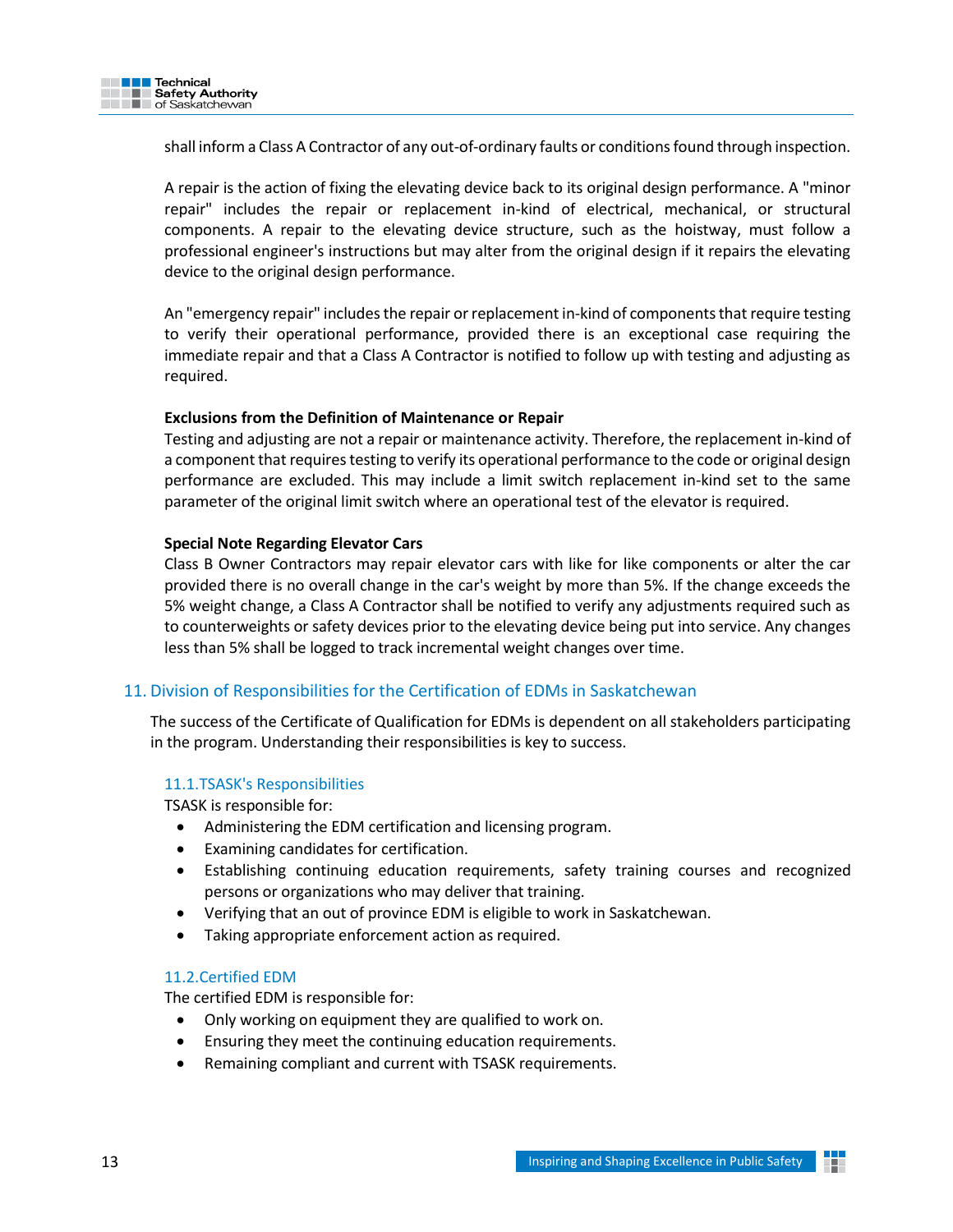<span id="page-13-0"></span>

## 11.3.Licensed Contractors

Licensed Contractors shall ensure:

- Employees are trained and are competent in the work they are assigned.
- Employees work within the scope of their Certificate of Qualification.
- Employees work under the appropriate level of supervision by a certified EDM when completing achievement criteria.
- Contractors shall ensure all employees as MITs in training are registered as required by the contractor's licensing requirements.
- MIT training applicants working under the supervision of an EDM require the Supplemental Education in The Passenger and Freight Elevator Act & Regulations, applicable codes and TSASK bulletins, and Safety Training Courses with a minimum of 24 hours of safety training.
- Responsible for the quality of work assigned to an EDM and an MIT.

## <span id="page-13-1"></span>12. Fees

TSASK shall publish a fee for the issuing of the Certificate of Qualification or Licence of Contractor and EDM:

- Class A, B, C, D or E Licence.
- Certificate of Qualification Review.
- Elevator Device Mechanic Licence, A, B & C.
- Elevator Device Mechanic Licence Renewal.

# <span id="page-13-2"></span>Appendix A Additional Clauses from the Legislation

From The Passenger and Freight Elevator Regulations:

#### A.1 Definitions

2 In these regulations:

"training and experience" means qualifications of contractors and their employees, established by bylaw pursuant to **sections 7 and 30** of *The Technical Safety Authority of Saskatchewan Act* and published by the Technical Safety Authority of Saskatchewan with respect to the installation, operation, repair or maintenance of an elevating device.

#### <span id="page-13-3"></span>Appendix B Elevating Devices

Elevating Devices as defined in the applicable code:

- Elevators
- Dumbwaiters
- Escalators
- Moving walks
- Freight platform lifts and material lifts
- Lifts for Barrier Free Access
- Manlifts
- Personnel hoists
- Incline elevators